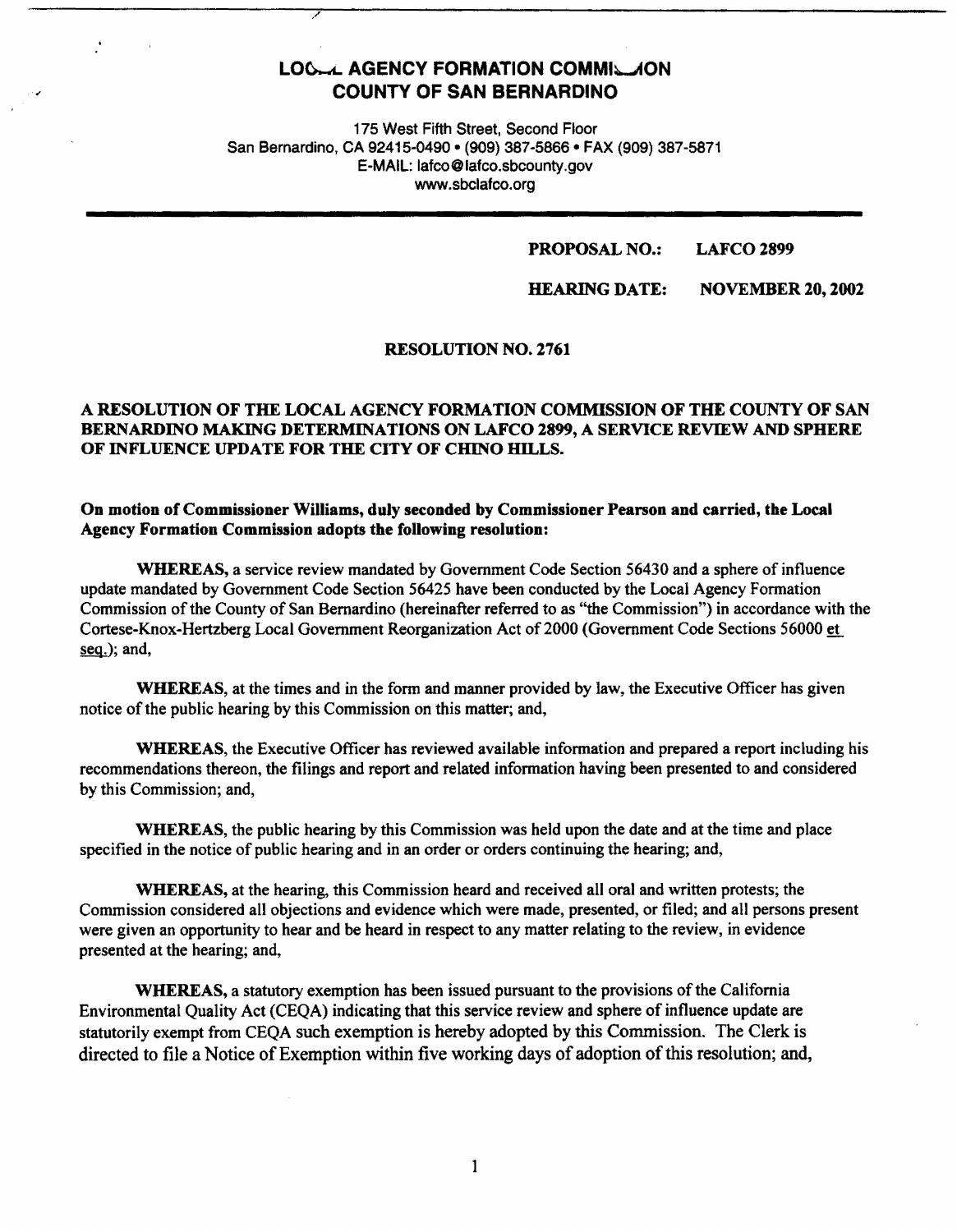# RESOLUTION NO. 2761

**WHEREAS,** based on presently existing evidence, facts, and circumstances filed with the Local Agency Formation Commission and considered by this Commission, it is determined that the sphere of influence for the City of Chino Hills should be affirmed as it currently exists, as more specifically described in maps and legal descriptions on file in the LAFCO staff office; and,

**WHEREAS,** the following findings are made in conformance with Government Code Section 56430 and local Commission policy:

1. **Infrastructure Needs and Deficiencies.** A comprehensive capital improvement plan has been adopted by the City setting forth recommendations for a variety of projects. This plan is annually reviewed and updated as part of the City's budget process, and a copy of this plan is maintained in City offices.

2. **Growth and Population.** The City provides the broad range of urban services to an estimated population of approximately 67,000.

3. **Financing Opportunities and Coutraints.** The City receives a share of the general levy of property tax revenue, but the bulk of its revenue is derived from fees for service, sales and use revenue, assessment district taxes, and other revenues. The City of Chino Hills, like all other cities, continually evaluates financing opportunities and constraints, but no specific opportunities are deemed relevant to this review.

4. **Cost Avoidance Opportunities.** The City of Chino Hills did not identify any specific cost avoidance opportunities relevant to this review.

5. **Rate Restructuring.** The City of Chino Hills regularly evaluates its cost of services in order to stay in confonnance with state requirements and the competitive market place. No relevant issues related to this factor were identified by either LAFCO staff or City staff.

6. **Opportunities for Shared Facilities.** The City of Chino Hills shares facilities with the management and administrative staff of the Chino Valley Independent Fire District; however, no additional opportunities have been identified.

7. **Government Structure Options.** The City receives fire protection and emergency medical services from the Chino Valley Independent Fire District, and it receives water delivery on a wholesale basis from the Monte Vista Water District. The City provides sewer collection services, with sewer treatment provided by the Inland Empire Utilities Agency. Because the City of Chino Hills is bordered by the Los Angeles and Orange County boundaries to the north, west, and south, and is bordered by the City of Chino boundaries to the east, there are no government structure options or annexations that are available for consideration.

8. **Management Efficiencies.** No relevant issues related to this factor have been identified for Commission consideration.

9. **Local Accountability and Governance.** The City is governed by a five-member Council elected at large. The City maintains a web site, and conforms with provisions of the Brown Act requiring open meetings. No other relevant issues concerning this factor have been identified.

**WHEREAS,** the following findings are made in conformance with Government Code Section 56425 and local Commission policy: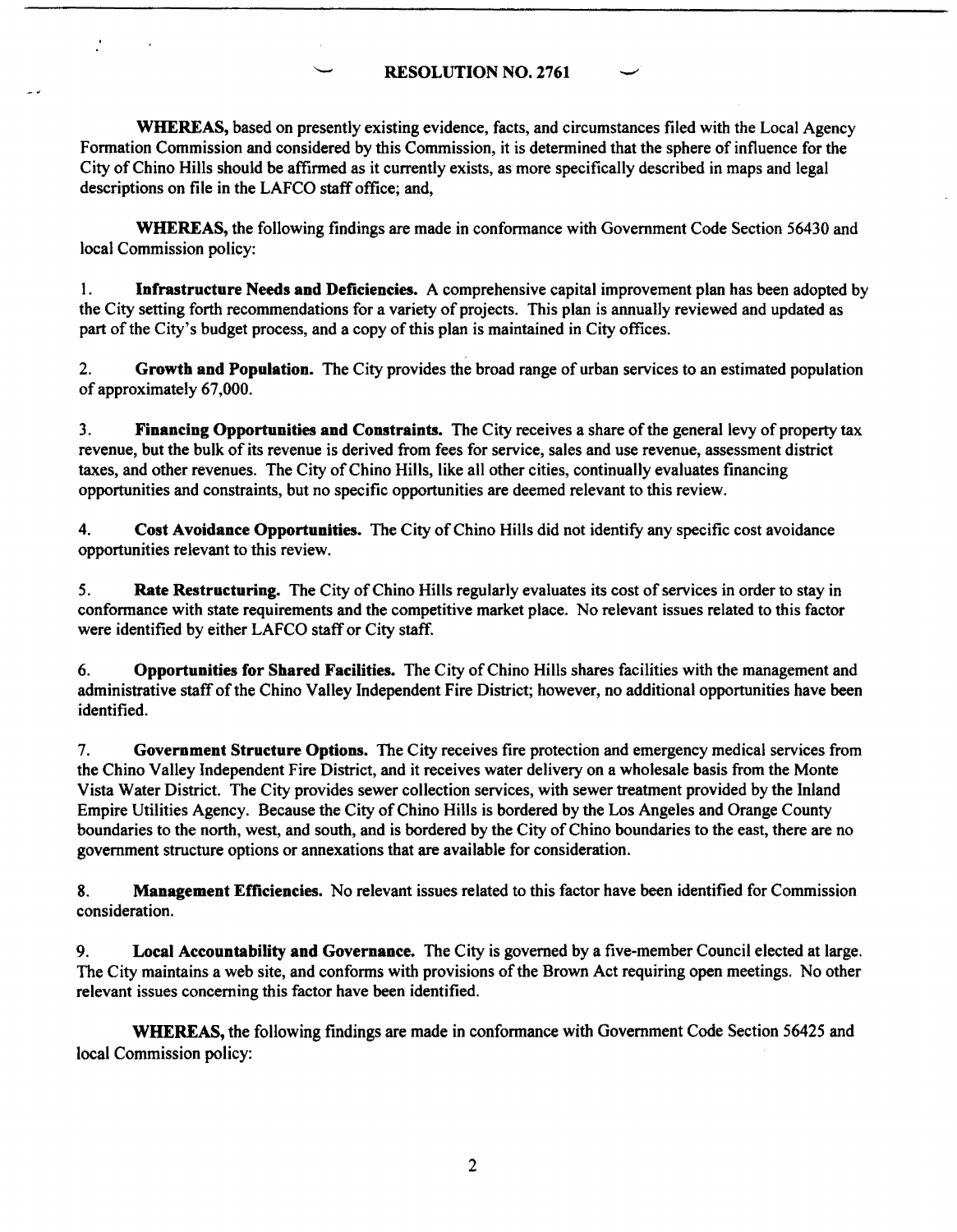### I. **PRESENT AND PLANNED LAND USES**

The full range of urban, suburban, and rural land uses are included within the boundaries and current sphere of influence of the City of Chino Hills. This sphere of influence update and service review have no potential whatsoever to change present or planned land uses within the City sphere, since no changes to the sphere of influence are contemplated.

# 2. **PRESENT AND PROBABLE NEED FOR PUBLIC FACILITIES AND SERVICES** IN **THE AREA**

No changes to the City sphere of influence are proposed or contemplated through this review. The City has adopted a master plan for service which addresses this issue, and is on file in the City offices.

#### 3. **PRESENT CAPACITY OF PUBLIC FACILITIES AND ADEQUACY OF PUBLIC SERVICES PROVIDED**

No changes to the City sphere of influence are proposed or contemplated through this review. The City has adopted a master plan for service which addresses this issue, and is on file in the City offices.

#### 4. **COMMUNITIES OF INTEREST** IN **THE AREA**

No changes to the City sphere of influence are proposed or contemplated through this review. The Commission therefore determines that this factor of determination is not relevant to this review, as permitted by Government Code Section 56425.

#### 5. **OTHER FINDINGS**

- A. Notice of this hearing has been published as required by law in The Sun and the Inland Valley Daily Bulletin, newspapers of general circulation in the area. As required by state law, individual notification was provided to affected and interested local agencies, County departments, and those individuals wishing mailed notice.
- B. Comments from landowners and any affected local agency have been reviewed and considered by the Commission in making its determination.

**WHEREAS,** having reviewed and considered the findings as outlined above, the Commission affirms and upholds the sphere of influence for the City of Chino Hills as it currently exists, and is depicted on maps and legal descriptions on file in the office of the San Bernardino Local Agency Formation Commission.

**NOW, THEREFORE, BE IT RESOLVED** by the Local Agency Formation Commission of the County of San Bernardino, State of California, that this Commission shall consider the territory, described on maps and legal descriptions on file in the LAFCO office, as being within the sphere of influence of the City of Chino Hills, it being fully understood that establishment of such a sphere of influence is a policy declaration of this Commission based on existing facts and circumstances which, although not readily changed, may be subject to review and change in the event a future significant change of circumstances so warrants.